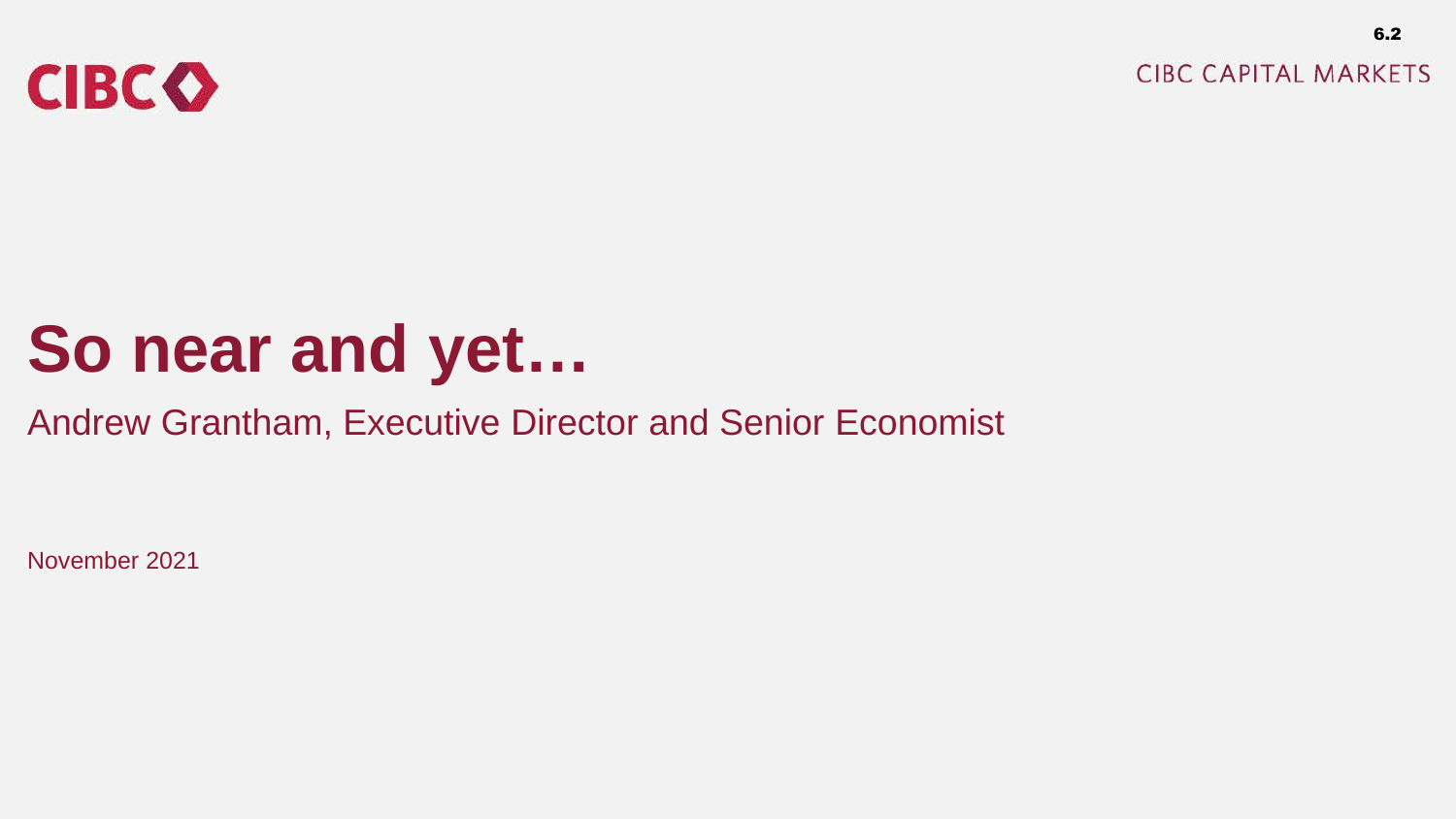#### **We've come a long way in a short space of time**



Source: Statistics Canada, CIBC

## **CIBCO**

1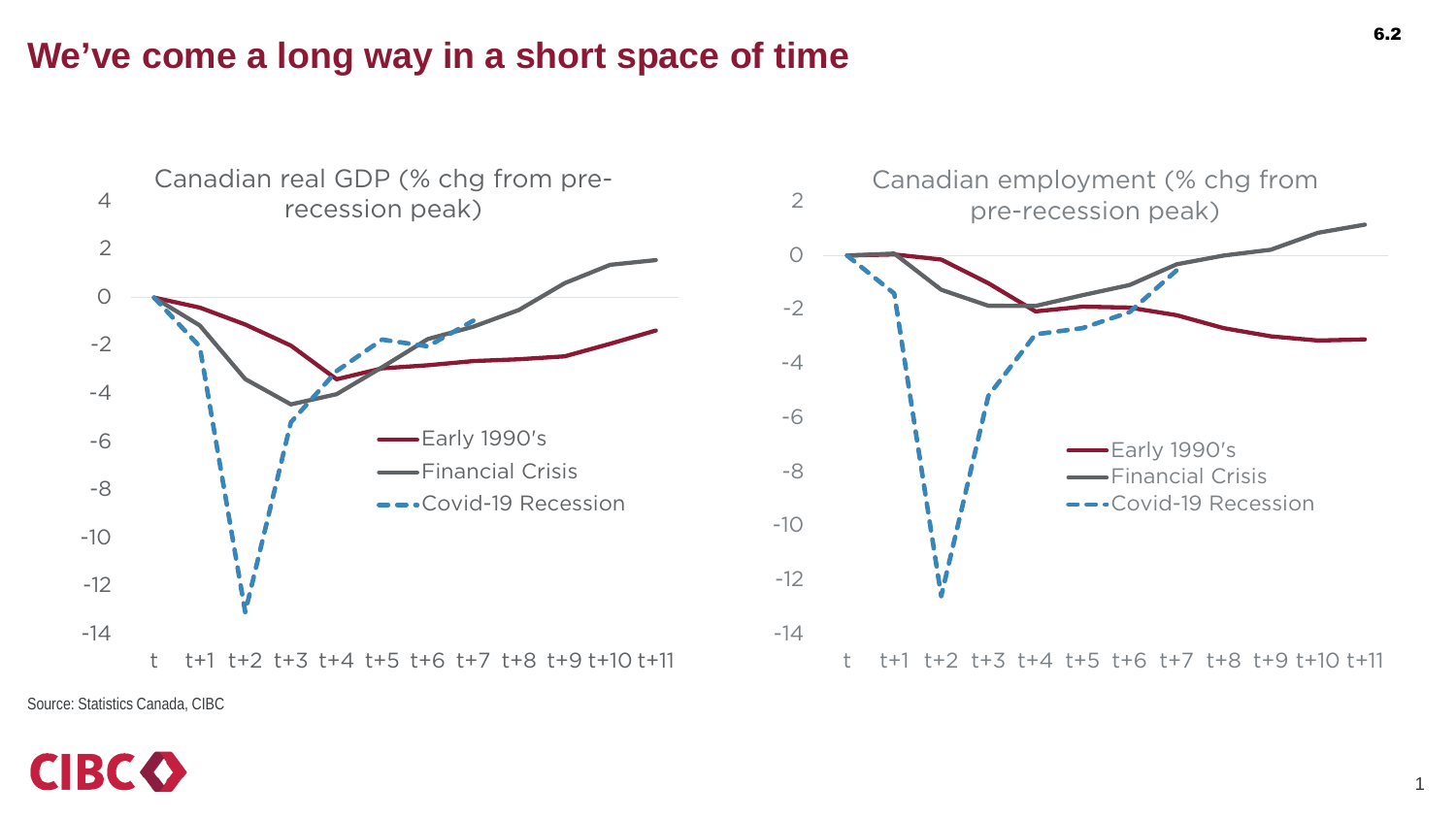#### **Provincial recovery table – Ontario lagging; BC, NS, Alberta ahead in more areas**  6.2

|                             | Labour Force employment Payrolls employment Manufacturing |        |         | Retail | Wholesale | <b>Exports</b> |         | Housing Starts Housing Resales Food Services |        |
|-----------------------------|-----------------------------------------------------------|--------|---------|--------|-----------|----------------|---------|----------------------------------------------|--------|
| <b>British Columbia</b>     | 1.2                                                       | $-1.8$ | 12.3    | 13.8   | 17.4      | 45.6           | 16.8    | 27.4                                         | $-0.6$ |
| Alberta                     | $-0.2$                                                    | $-3.5$ | 17.0    | 8.6    | 10.5      | 24.6           | 12.8    | 43.4                                         | 0.0    |
| Saskatchewan                | $-1.2$                                                    | $-1.7$ | 38.4    | 8.0    | 11.8      | 20.2           | 34.5    | 31.8                                         | 8.0    |
| Manitoba                    | $-0.5$                                                    | $-1.9$ | 13.4    | 12.0   | 6.4       | 7.5            | 38.5    | 16.2                                         | 6.4    |
| Ontario                     | $-0.3$                                                    | $-3.6$ | 0.2     | 5.8    | 4.6       | $-1.4$         | 52.7    | 7.3                                          | $-7.7$ |
| Quebec                      | $-0.8$                                                    | $-0.9$ | 8.9     | 12.8   | 14.1      | 7.4            | 10.9    | $-5.1$                                       | $-3.6$ |
| New Brunswick               | $-1.5$                                                    | 2.0    | 9.9     | 11.4   | 24.5      | 17.6           | 120.4   | 24.6                                         | 2.8    |
| Nova Scotia                 | 0.3                                                       | $-1.6$ | 9.0     | 13.4   | 16.6      | 22.3           | $-33.6$ | 50.2                                         | $-2.2$ |
| <b>Prince Edward Island</b> | $-2.8$                                                    | $-2.2$ | 12.5    | 14.9   | 40.9      | 39.8           | $-5.8$  | $-6.3$                                       | $-0.4$ |
| Newfoundland & Labrador     | $-1.1$                                                    | $-3.3$ | $-47.1$ | 8.3    | 10.8      | 11.7           | $-13.8$ | 54.1                                         | 9.7    |

% Change in indicators vs three months to February 2020 (top 3 highlighted)

Source: Statistics Canada, CREA, CMHC, CIBC

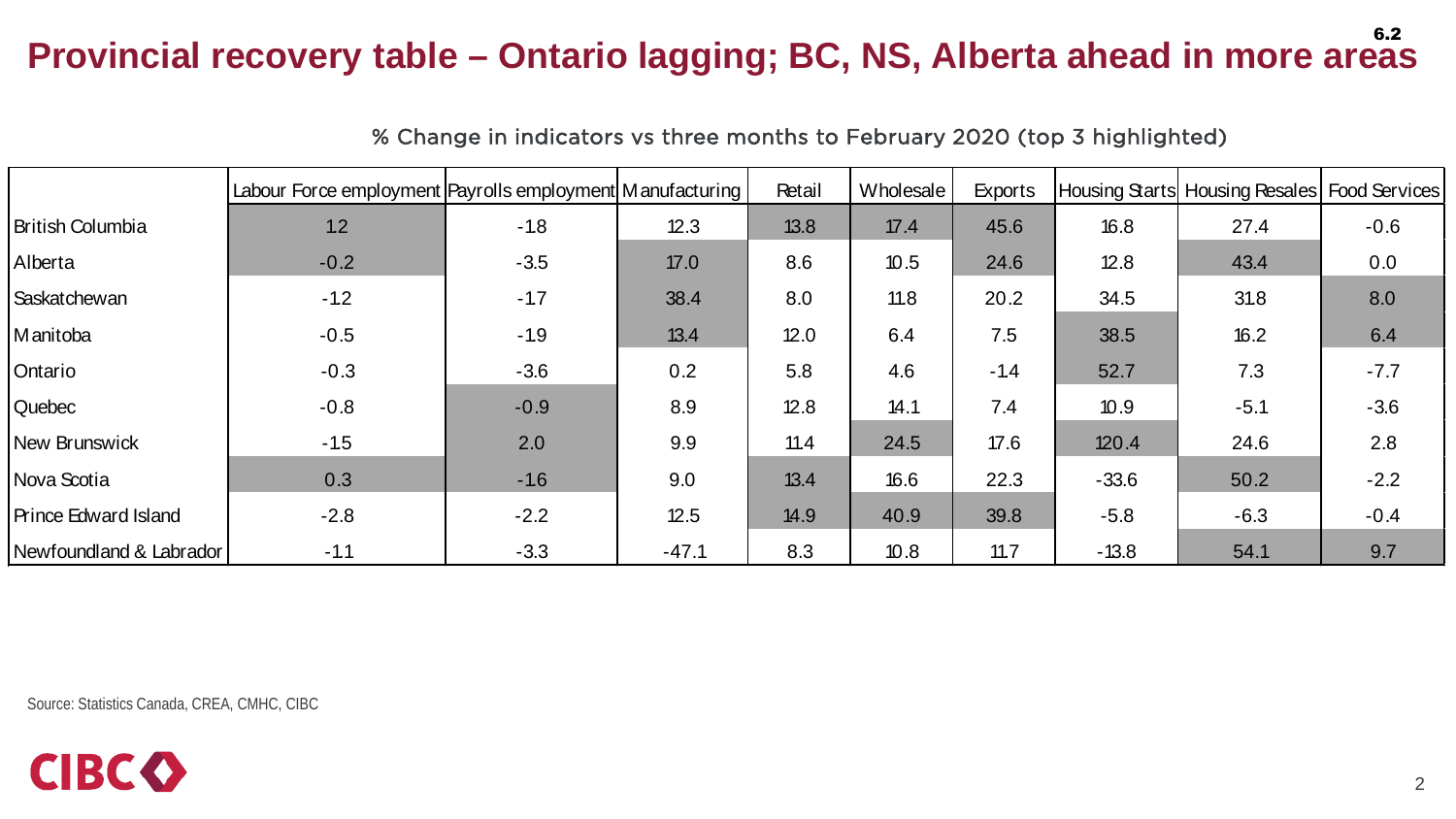### **Level of excess savings in Canada vs US depends on judgement of where savings rate should be**



Source: Statistics Canada, BEA, CIBC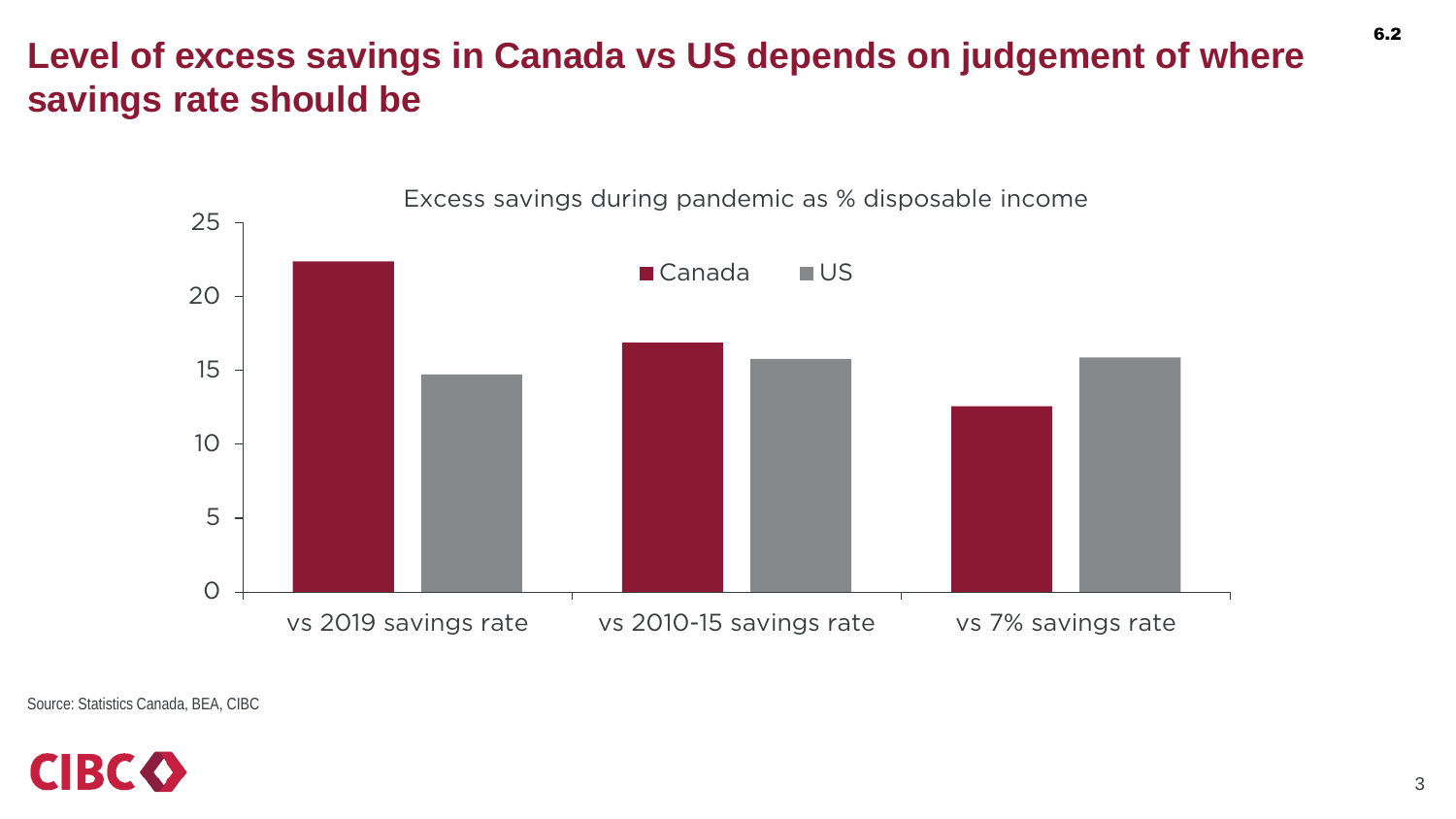### **Job vacancy rates – rising most in countries that used income support more than wage subsidies**



Source: Statistics Canada, CIBC



6.2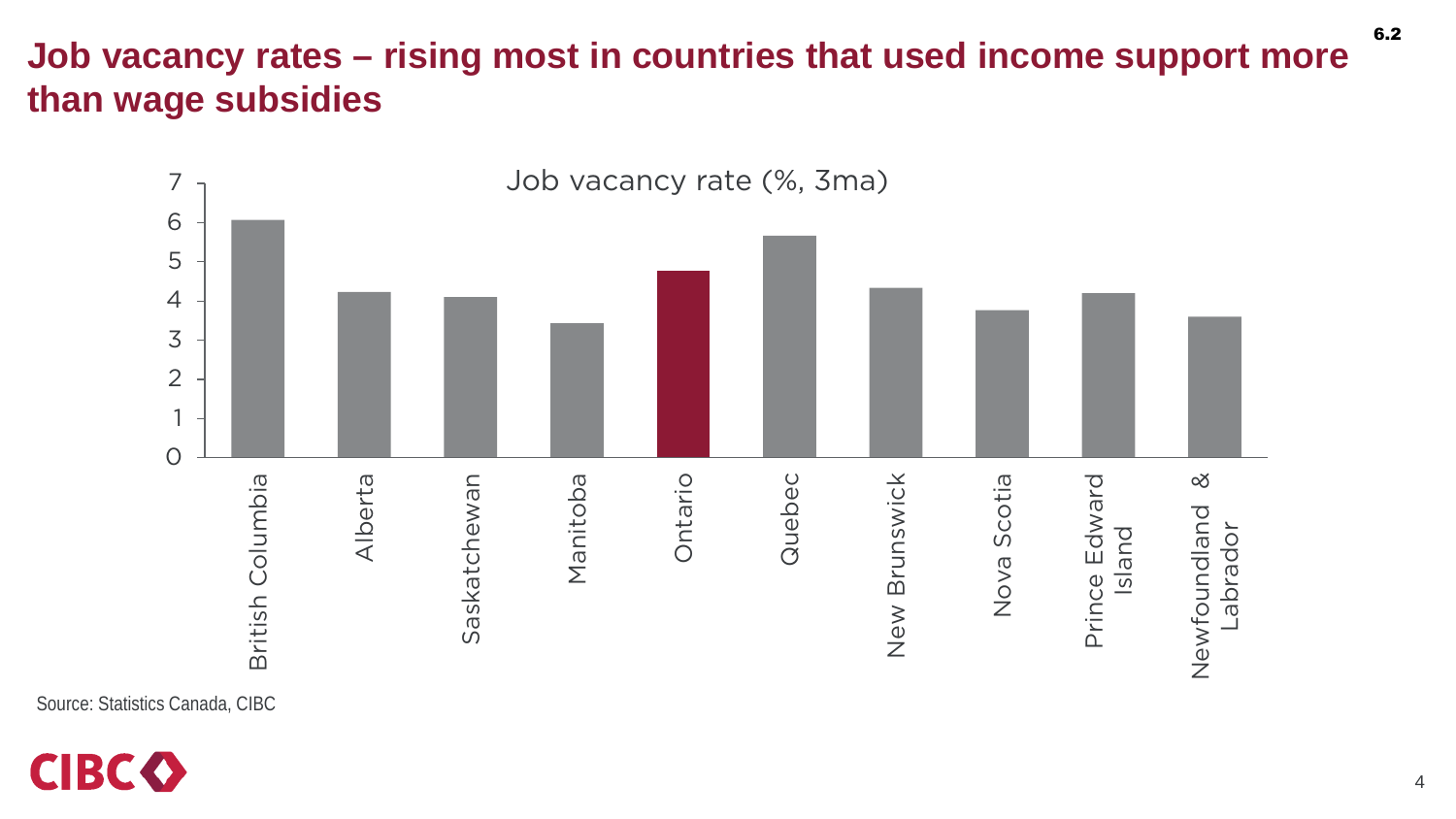#### **Global stringency weighted by North American imports didn't reach levels seen in winter, has moved lower recently** 6.2



*Source: Bloomberg, CIBC*

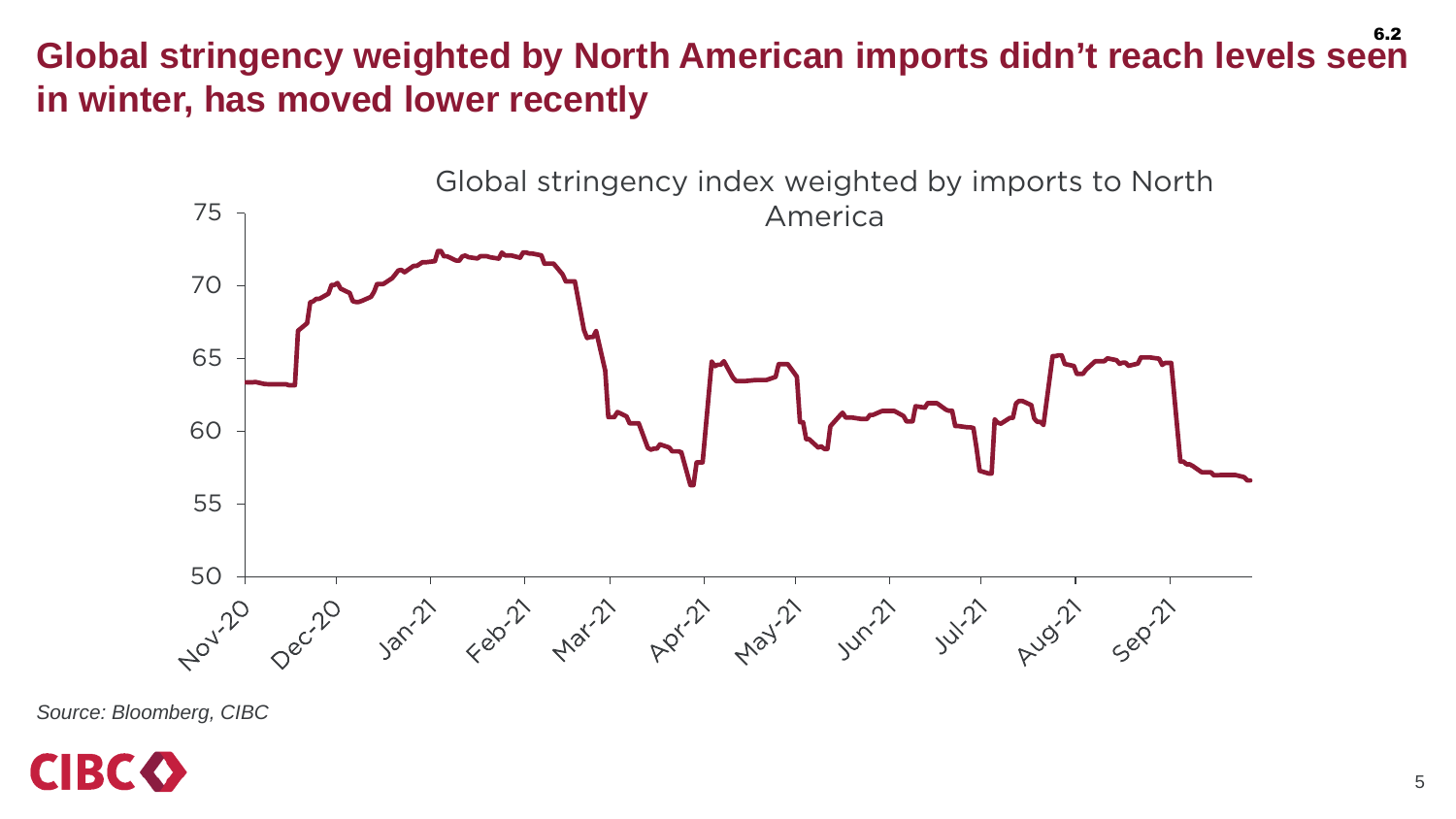#### **Canadian household debt accumulation has accelerated during pandemic (L); Increasing susceptibility to interest rate increases (R)** 6.2



Source: Haver, CIBC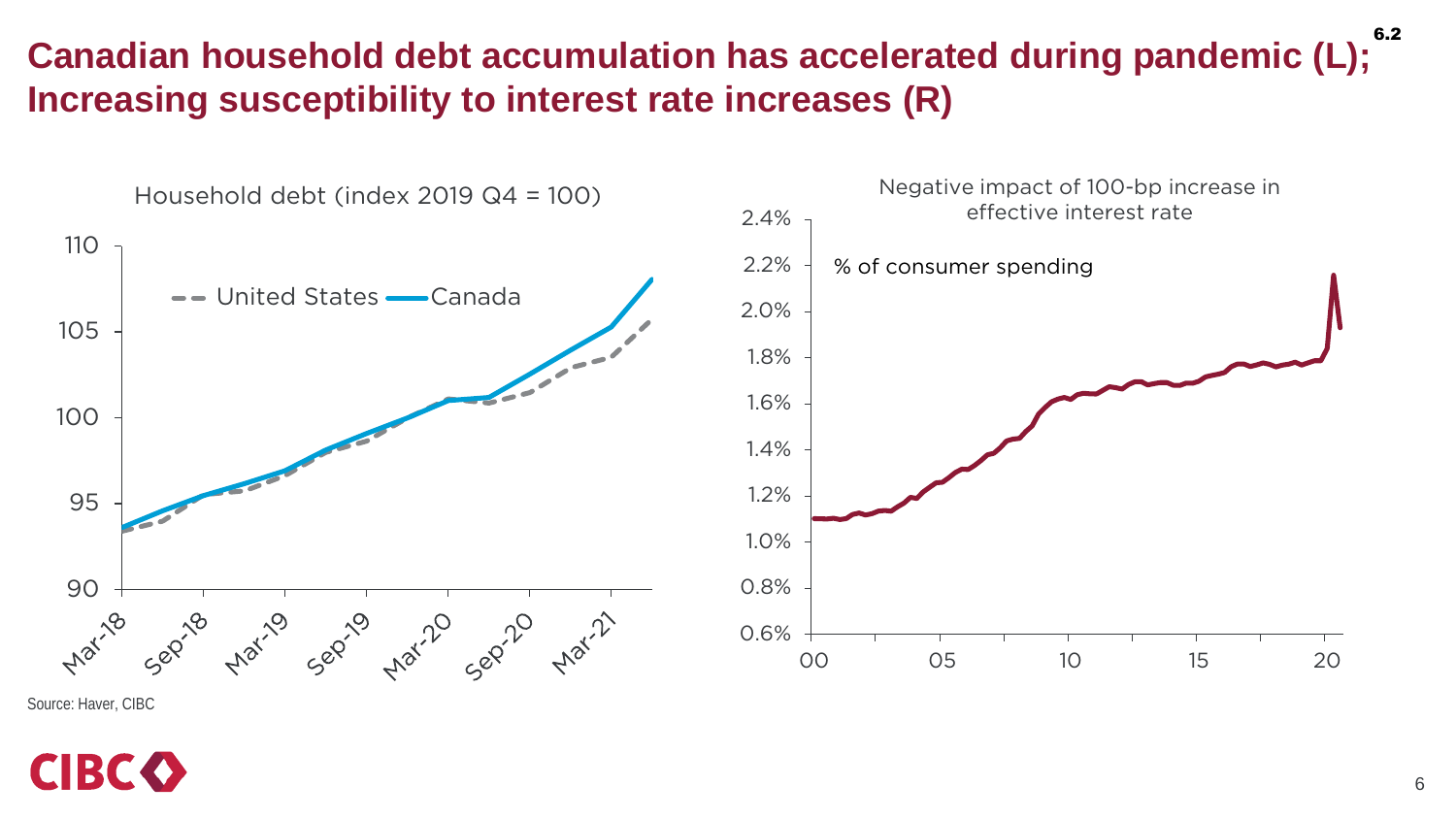#### **Provincial forecast**

|            | <b>Real GDP</b><br>$Y/Y$ % Chg |       |            |       |              |       | <b>Unemployment Rate</b><br>$\%$ |      | <b>Consumer Price Index</b><br>$Y/Y$ % Chg |     |             |       |  |
|------------|--------------------------------|-------|------------|-------|--------------|-------|----------------------------------|------|--------------------------------------------|-----|-------------|-------|--|
|            | <b>2020E</b>                   | 2021F | 2022F      | 2023F | <b>2020A</b> | 2021F | 2022F                            |      | 2023F 2020A                                |     | 2021F 2022F | 2022F |  |
| <b>BC</b>  | $-3.8$                         | 4.9   | 3.9        | 2.9   | 8.9          | 6.5   | 5.2                              | 4.6  | 0.8                                        | 2.9 | 2.6         | 2.2   |  |
| Alta       | $-8.2$                         | 6.4   | 4.9        | 3.3   | 11.3         | 8.5   | 6.9                              | 6.2  | 1.1                                        | 3.3 | 2.8         | 2.0   |  |
| Sask       | $-5.2$                         | 4.5   | 3.2        | 2.7   | 8.3          | 6.9   | 5.9                              | 5.2  | 0.6                                        | 2.7 | 2.4         | 2.0   |  |
| Man        | $-4.8$                         | 4.2   | 3.7        | 2.6   | 7.9          | 6.5   | 5.6                              | 5.4  | 0.5                                        | 3.3 | 2.9         | 2.0   |  |
| Ont        | $-5.0$                         | 4.4   | 4.3        | 2.9   | 9.5          | 8.3   | 6.0                              | 5.5  | 0.6                                        | 3.4 | 2.7         | 2.0   |  |
| <b>Oué</b> | $-5.3$                         | 5.2   | 3.3        | 2.3   | 8.8          | 6.3   | 5.5                              | 5.1  | 0.8                                        | 3.8 | 2.8         | 1.9   |  |
| <b>NB</b>  | $-3.7$                         | 3.3   | 2.7        | 2.4   | 9.8          | 9.0   | 8.1                              | 8.2  | 0.2                                        | 3.8 | 2.9         | 1.9   |  |
| <b>NS</b>  | $-3.2$                         | 3.4   | 3.0        | 2.8   | 9.6          | 8.2   | 7.7                              | 7.4  | 0.3                                        | 4.0 | 2.3         | 1.9   |  |
| PEI        | $-3.0$                         | 3.1   | 3.6        | 3.5   | 10.6         | 8.8   | 8.5                              | 8.7  | 0.0                                        | 5.1 | 2.9         | 2.0   |  |
| N&L        | $-5.3$                         | 3.4   | 2.8        | 2.2   | 13.7         | 12.8  | 12.3                             | 11.9 | 0.2                                        | 3.7 | 2.4         | 2.0   |  |
| Canada     | $-5.2$                         | 4.8   | <b>4.0</b> | 2.8   | 9.5          | 7.6   | 6.0                              | 5.5  | 0.7                                        | 3.4 | 2.7         | 2.0   |  |

*Sources: CIBC, Statistics Canada, CMHC*

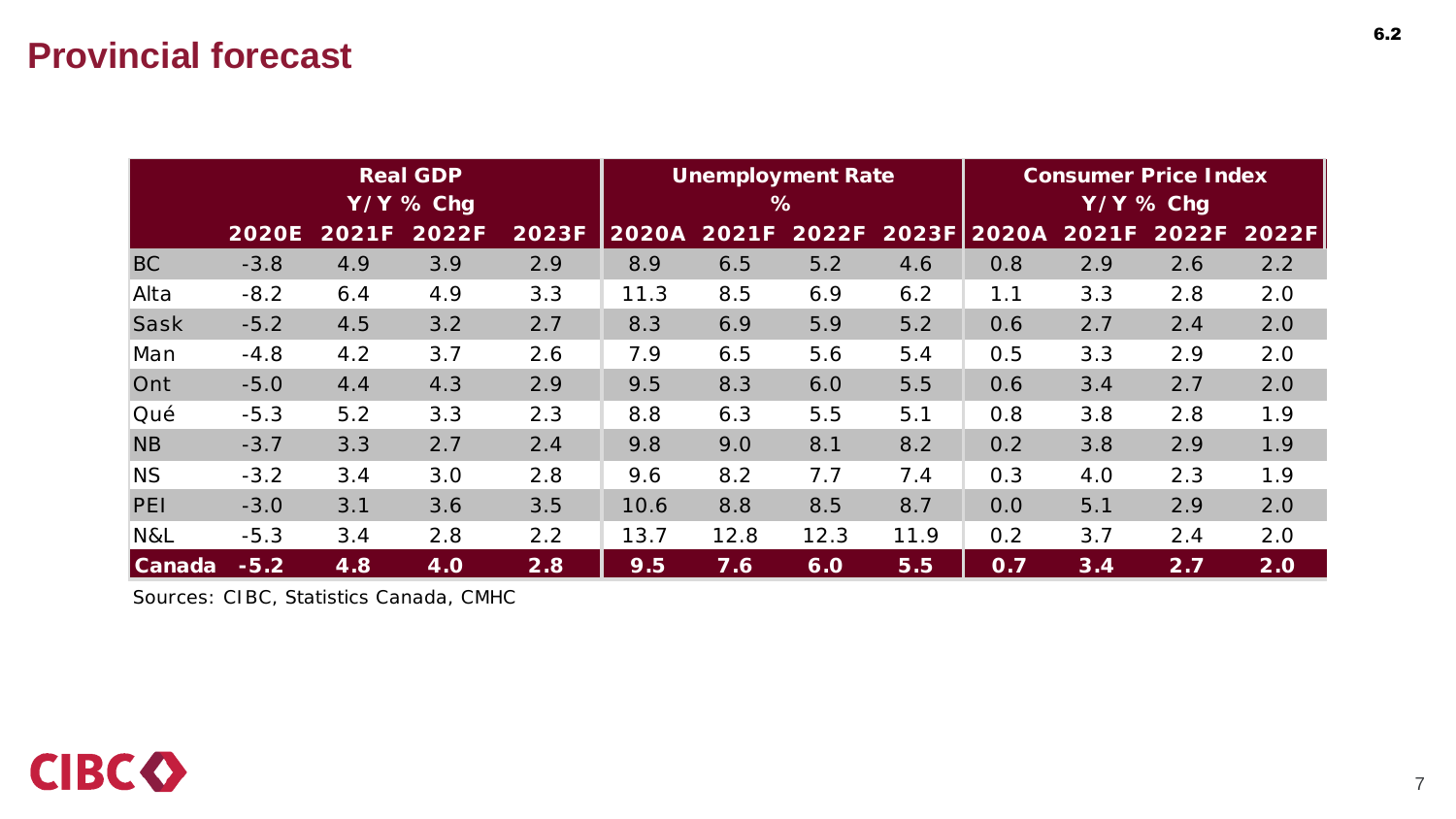### **Yields Rise in 2022 But Still Low By Historic Standards; C\$ a Bit Weaker**

|                                                                   |                                            | 2021<br>2022 |                                                                                                                                                       |       | 2023  |       |       |       |       |            |            |
|-------------------------------------------------------------------|--------------------------------------------|--------------|-------------------------------------------------------------------------------------------------------------------------------------------------------|-------|-------|-------|-------|-------|-------|------------|------------|
| <b>END OF PERIOD:</b>                                             |                                            |              | Dec                                                                                                                                                   | Mar   | Jun   | Sep   | Dec   | Mar   | Jun   | <b>Sep</b> | <b>Dec</b> |
| CDA<br>Overnight target rate                                      |                                            |              | 0.25                                                                                                                                                  | 0.25  | 0.25  | 0.50  | 0.75  | 1.00  | 1.25  | 1.25       | 1.50       |
|                                                                   |                                            |              | 0.15                                                                                                                                                  | 0.20  | 0.25  | 0.50  | 0.70  | 0.95  | 1.20  | 1.20       | 1.45       |
|                                                                   |                                            |              | 1.00                                                                                                                                                  | 0.90  | 1.15  | 1.20  | 1.35  | 1.50  | 1.70  | 1.80       | 2.00       |
| 10-Year Gov't Bond                                                |                                            |              | 1.70                                                                                                                                                  | 1.75  | 1.95  | 1.90  | 2.00  | 2.15  | 2.20  | 2.25       | 2.40       |
| 30-Year Gov't Bond                                                |                                            |              | 2.00                                                                                                                                                  | 2.15  | 2.25  | 2.30  | 2.30  | 2.40  | 2.45  | 2.40       | 2.45       |
| <b>Federal Funds Rate</b><br><u>U.S.</u><br>91-Day Treasury Bills |                                            |              | 0.125                                                                                                                                                 | 0.125 | 0.125 | 0.375 | 0.625 | 0.875 | 1.125 | 1.375      | 1.625      |
|                                                                   |                                            |              | 0.10                                                                                                                                                  | 0.10  | 0.15  | 0.40  | 0.65  | 0.90  | 1.15  | 1.35       | 1.60       |
| 2-Year Gov't Note                                                 |                                            |              | 0.50                                                                                                                                                  | 0.65  | 0.80  | 1.00  | 1.40  | 1.65  | 1.80  | 2.00       | 2.10       |
| 10-Year Gov't Note                                                |                                            |              | 1.70                                                                                                                                                  | 1.80  | 2.00  | 1.90  | 2.10  | 2.15  | 2.20  | 2.35       | 2.40       |
| 30-Year Gov't Bond                                                |                                            |              | 2.00                                                                                                                                                  | 2.10  | 2.25  | 2.35  | 2.40  | 2.45  | 2.50  | 2.60       | 2.65       |
| <b>CADUSD</b>                                                     |                                            |              | 0.81                                                                                                                                                  | 0.78  | 0.78  | 0.77  | 0.77  | 0.76  | 0.76  | 0.76       | 0.76       |
| <b>USDCAD</b>                                                     |                                            |              | 1.24                                                                                                                                                  | 1.28  | 1.29  | 1.30  | 1.30  | 1.31  | 1.31  | 1.32       | 1.32       |
| <b>USDJPY</b>                                                     |                                            |              | 112                                                                                                                                                   | 114   | 115   | 114   | 112   | 112   | 111   | 111        | 110        |
| <b>EURUSD</b>                                                     |                                            |              | 1.15                                                                                                                                                  | 1.14  | 1.13  | 1.12  | 1.11  | 1.11  | 1.12  | 1.14       | 1.16       |
| <b>GBPUSD</b>                                                     |                                            |              | 1.38                                                                                                                                                  | 1.37  | 1.36  | 1.36  | 1.35  | 1.34  | 1.34  | 1.36       | 1.37       |
| <b>AUDUSD</b>                                                     |                                            |              | 0.73                                                                                                                                                  | 0.74  | 0.74  | 0.75  | 0.75  | 0.76  | 0.77  | 0.78       | 0.79       |
| <b>USDCNY</b>                                                     |                                            |              | 6.40                                                                                                                                                  | 6.35  | 6.30  | 6.25  | 6.20  | 6.15  | 6.05  | 6.00       | 5.95       |
| <b>USDMXN</b>                                                     |                                            |              | 20.0                                                                                                                                                  | 19.8  | 19.5  | 20.0  | 20.5  | 21.0  | 21.5  | 21.3       | 21.5       |
|                                                                   | 98-Day Treasury Bills<br>2-Year Gov't Bond |              | 1-Nov<br>0.25<br>0.15<br>1.10<br>1.75<br>2.02<br>0.125<br>0.05<br>0.52<br>1.59<br>1.98<br>0.81<br>1.24<br>114<br>1.16<br>1.37<br>0.75<br>6.40<br>20.7 |       |       |       |       |       |       |            |            |

*Source: CIBC*



6.2